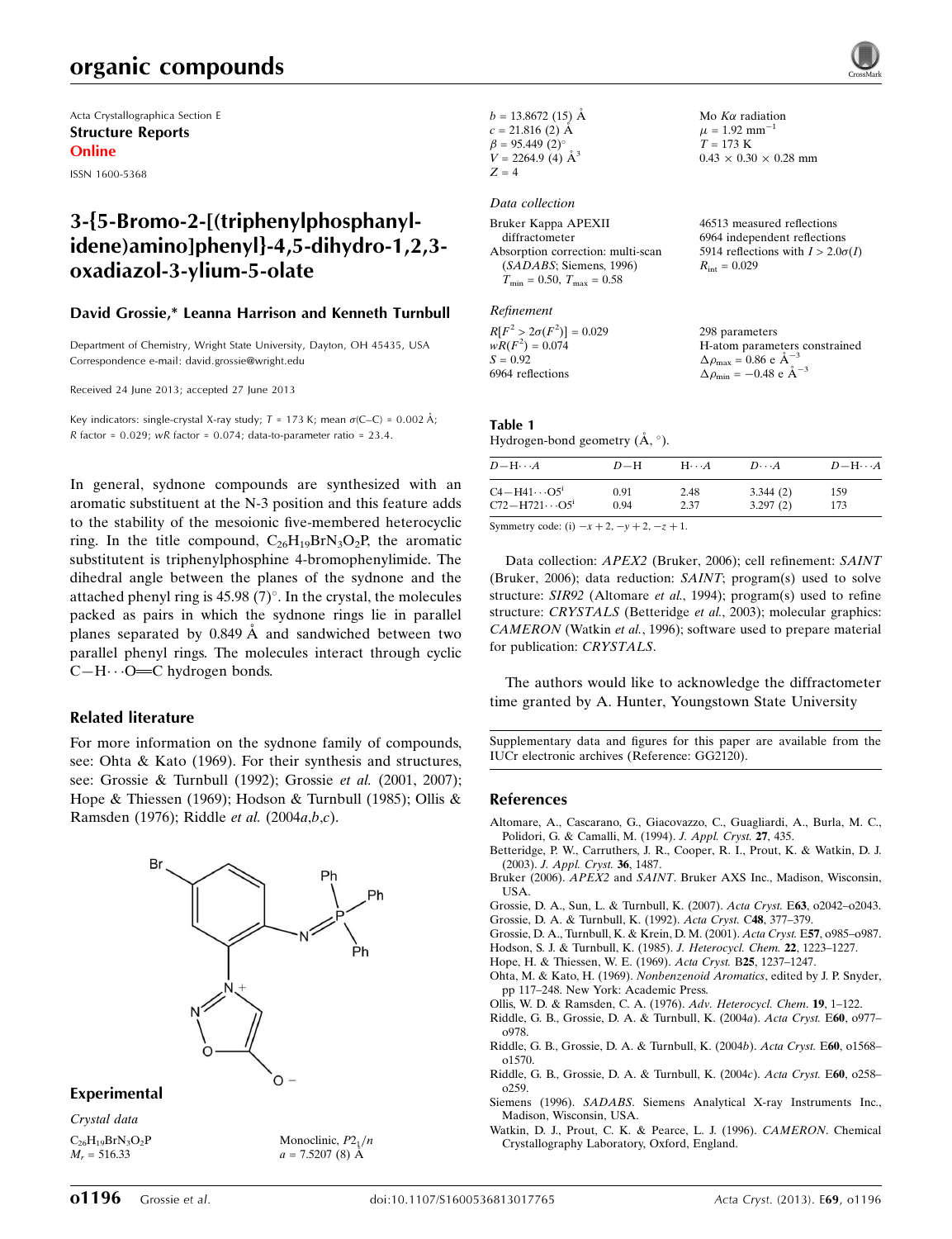# **supporting information**

*Acta Cryst.* (2013). E**69**, o1196 [doi:10.1107/S1600536813017765]

# **3-{5-Bromo-2-[(triphenylphosphanylidene)amino]phenyl}-4,5-dihydro-1,2,3 oxadiazol-3-ylium-5-olate**

### **David Grossie, Leanna Harrison and Kenneth Turnbull**

### **S1. Comment**

In the title compound the bond distances and angles are within the expected ranges. The sydnone ring  $(O1-C5)$  and the phenyl ring  $(C31 - C36)$  in the structure are planar, all deviations from the mean plane being less than 0.1 Å. The angle between the planes of the sydnone and the attached phenyl ring is 45.98°. The phenyl ring containing the bromine is stacked through the unit cell in a herringbone pattern in the b direction of the unit cell with slippage in the stack of 4.466 Å. The molecules are oriented in an alternating pattern in these herringbone stacks. The analysis of short ring interactions shows a distance between the sydnone and the phenyl ring  $(C31 - C36)$  in a symmetry related molecule as 5.8852 (1) Å. A H - *π*-ring interaction between C(33) and H(331) has a distance of 2.68 Å. The analysis of the *X*—Y *Cg*(Pi-Ring) interactions show that the interaction between the sydnone ring and Br(35) have a *X*···*Cg* of 3.9267 Å. The bromine atom shows flattening in the direction of the bond to C(35). The analysis of short intra and inter-molecular forces reveals multiple contacts within the structure, two of which have parameters suggestive of hydrogen bonding.

### **S2. Experimental**

Triphenylphosphine-2-(4-bromo-3-sydnonyl)phenyl imide was prepared from 3-(2-amino-5-bromophenyl)sydnone with an 85% yield *via* a Mitsunobu process involving treatment with triphenylphosphine (1.1 eq) then diisopropyl azodicarboxylate (1.1 eq) in dry tetrahydrofuran at room temperature for 4 h.

### **S3. Refinement**

The H atoms were all located in a difference map, but those attached to carbon atoms were repositioned geometrically. The H atoms were initially refined with soft restraints on the bond lengths and angles to regularize their geometry (C—H in the range 0.93–0.98, N—H in the range 0.86–0.89 N—H to 0.86 O—H = 0.82 Å) and *U*iso(H) (in the range 1.2–1.5 times  $U_{eq}$  of the parent atom), after which the positions were refined with riding constraints.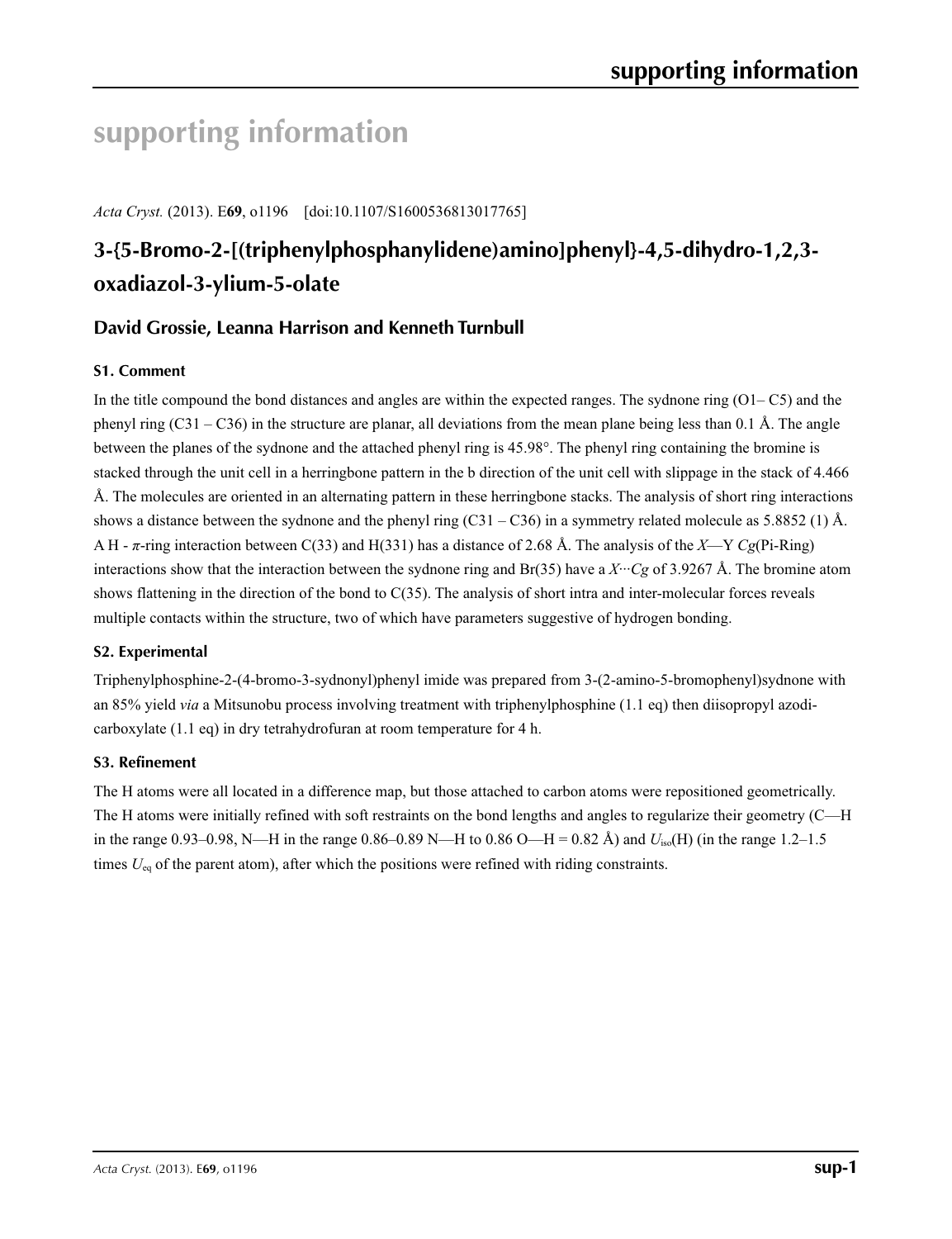

### **Figure 1**

The title compound with displacement ellipsoids drawn at the 50% probability level. H atoms are shown as spheres of arbitary radius.

### **3-{5-Bromo-2-[(triphenylphosphanylidene)amino]phenyl}-4,5-dihydro-1,2,3-oxadiazol-3-ylium-5-olate**

| Crystal data                         |                                                       |
|--------------------------------------|-------------------------------------------------------|
| $C_{26}H_{19}BrN_3O_2P$              | $F(000) = 1048$                                       |
| $M_r = 516.33$                       | $D_x = 1.514$ Mg m <sup>-3</sup>                      |
| Monoclinic, $P2_1/n$                 | Mo Ka radiation, $\lambda = 0.71073$ Å                |
| Hall symbol: -P 2yn                  | Cell parameters from 8702 reflections                 |
| $a = 7.5207(8)$ Å                    | $\theta$ = 5–60 $^{\circ}$                            |
| $b = 13.8672(15)$ Å                  | $\mu = 1.92$ mm <sup>-1</sup>                         |
| $c = 21.816(2)$ Å                    | $T = 173 \text{ K}$                                   |
| $\beta$ = 95.449 (2) <sup>o</sup>    | Block, yellow                                         |
| $V = 2264.9$ (4) Å <sup>3</sup>      | $0.43 \times 0.30 \times 0.28$ mm                     |
| $Z=4$                                |                                                       |
| Data collection                      |                                                       |
| Bruker Kappa APEXII                  | 6964 independent reflections                          |
| diffractometer                       | 5914 reflections with $I > 2.0\sigma(I)$              |
| Graphite monochromator               | $R_{\text{int}} = 0.029$                              |
| $\omega$ scans                       | $\theta_{\rm max}$ = 31.3°, $\theta_{\rm min}$ = 1.7° |
| Absorption correction: multi-scan    | $h = -10 \rightarrow 10$                              |
| (SADABS; Siemens, 1996)              | $k = -19 \rightarrow 19$                              |
| $T_{\min}$ = 0.50, $T_{\max}$ = 0.58 | $l = -30 \rightarrow 30$                              |
| 46513 measured reflections           |                                                       |
|                                      |                                                       |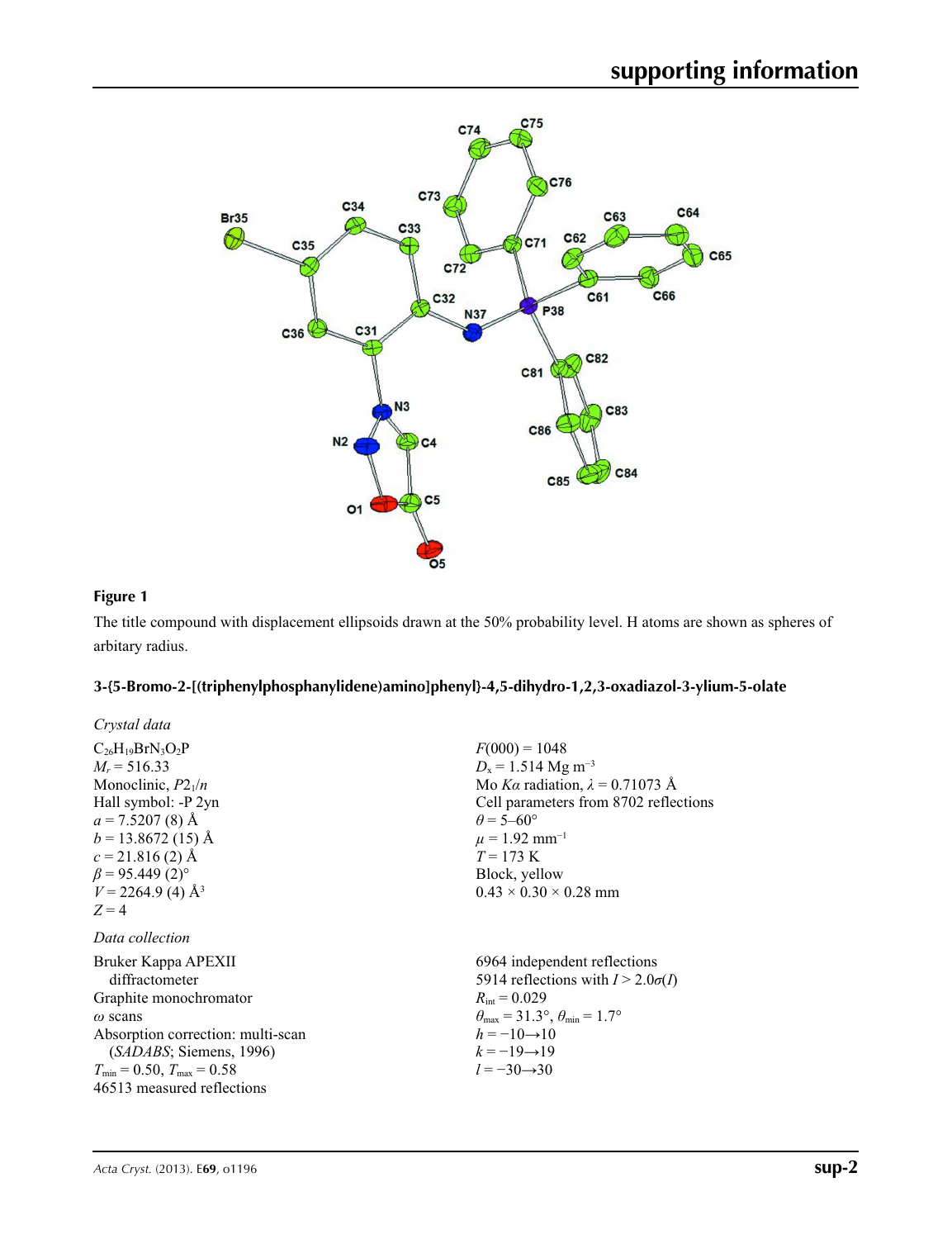*Refinement*

| Refinement on $F^2$                             | Hydrogen site location: inferred from                  |
|-------------------------------------------------|--------------------------------------------------------|
| Least-squares matrix: full                      | neighbouring sites                                     |
| $R[F^2 > 2\sigma(F^2)] = 0.029$                 | H-atom parameters constrained                          |
| $wR(F^2) = 0.074$                               | Method = Modified Sheldrick $w = 1/[\sigma^2(F^2) + ($ |
| $S = 0.92$                                      | $0.04P)^2 + 1.42P$ ,                                   |
| 6964 reflections                                | where $P = (\max(F_0^2, 0) + 2F_c^2)/3$                |
| 298 parameters                                  | $(\Delta/\sigma)_{\text{max}} = 0.002$                 |
| 0 restraints                                    | $\Delta\rho_{\text{max}}$ = 0.86 e Å <sup>-3</sup>     |
| Primary atom site location: structure-invariant | $\Delta \rho_{\rm min} = -0.48 \text{ e A}^{-3}$       |
| direct methods                                  |                                                        |

### *Special details*

**Geometry**. Least-squares planes (*x*,*y*,*z* in crystal coordinates) and deviations from them (\* indicates atom used to define plane)

Sydnone ring 0.7299 (5)  $x - 0.6166$  (6)  $y + 0.2950$  (7)  $z = -0.190$  (11) \*  $-0.006(1)$  O1 \*  $0.004(1)$  N2 \*  $0.001(1)$  N3 \*  $-0.007(1)$  C4 \*  $0.008(1)$  C5 Phenyl ring at  $N(3)$  $-0.4830(5) x + 0.7617(4) y + 0.4318(5) z = 10.247(6)$ \* -0.007 (1) C31 \* 0.003 (1) C32 \* 0.004 (1) C33 \* -0.008 (1) C34 \* 0.004 (1) C35 \* 0.004 (1) C36 \* 0.066 (1) Br35 Angle to previous plane (with approximate e.s.d.) =  $45.99(7)$ 

*Fractional atomic coordinates and isotropic or equivalent isotropic displacement parameters (Å<sup>2</sup>)* 

|                 | $\boldsymbol{\chi}$ | $\mathcal{Y}$ | $\boldsymbol{Z}$ | $U_{\rm iso}*/U_{\rm eq}$ |  |
|-----------------|---------------------|---------------|------------------|---------------------------|--|
| Br35            | 0.226245(18)        | 0.622503(11)  | 0.439272(7)      | 0.0272                    |  |
| C <sub>35</sub> | 0.45423(17)         | 0.65812(10)   | 0.47685(6)       | 0.0192                    |  |
| C36             | 0.55726(17)         | 0.72268(9)    | 0.44721(6)       | 0.0179                    |  |
| C <sub>31</sub> | 0.72208(16)         | 0.74960(9)    | 0.47645(6)       | 0.0159                    |  |
| N <sub>3</sub>  | 0.83407(14)         | 0.81101(8)    | 0.44354(5)       | 0.0172                    |  |
| C4              | 0.93052(19)         | 0.88673(10)   | 0.46540(7)       | 0.0209                    |  |
| C <sub>5</sub>  | 1.02656(19)         | 0.91890(10)   | 0.41683(7)       | 0.0233                    |  |
| O <sub>5</sub>  | 1.13573(15)         | 0.98178(8)    | 0.41029(6)       | 0.0315                    |  |
| O <sub>1</sub>  | 0.97050(15)         | 0.85637(8)    | 0.36779(5)       | 0.0261                    |  |
| N2              | 0.85054(17)         | 0.78868(9)    | 0.38551(6)       | 0.0231                    |  |
| C32             | 0.78948(17)         | 0.71586(9)    | 0.53535(6)       | 0.0165                    |  |
| N37             | 0.95384(15)         | 0.74604(8)    | 0.55906(5)       | 0.0194                    |  |
| P38             | 1.05534(4)          | 0.74521(2)    | 0.625347(15)     | 0.0158                    |  |
| C81             | 1.21291(17)         | 0.84316(9)    | 0.62612(6)       | 0.0177                    |  |
| C82             | 1.22728(19)         | 0.91448(11)   | 0.67099(7)       | 0.0248                    |  |
| C83             | 1.3422(2)           | 0.99241(12)   | 0.66550(8)       | 0.0301                    |  |
| C84             | 1.44642(19)         | 0.99724(11)   | 0.61692(8)       | 0.0290                    |  |
| C85             | 1.4353(2)           | 0.92545(11)   | 0.57256(8)       | 0.0280                    |  |
| C86             | 1.3175(2)           | 0.84922(10)   | 0.57645(7)       | 0.0238                    |  |
| C61             | 1.18310(17)         | 0.63657(9)    | 0.64233(6)       | 0.0180                    |  |
| C62             | 1.12610(18)         | 0.55137(10)   | 0.61256(7)       | 0.0223                    |  |
| C63             | 1.2185(2)           | 0.46591(11)   | 0.62551(8)       | 0.0264                    |  |
| C64             | 1.3693(2)           | 0.46523(11)   | 0.66730(7)       | 0.0265                    |  |
| C65             | 1.4274(2)           | 0.54983(11)   | 0.69687(7)       | 0.0263                    |  |
| C66             | 1.33492 (19)        | 0.63547(10)   | 0.68462(7)       | 0.0227                    |  |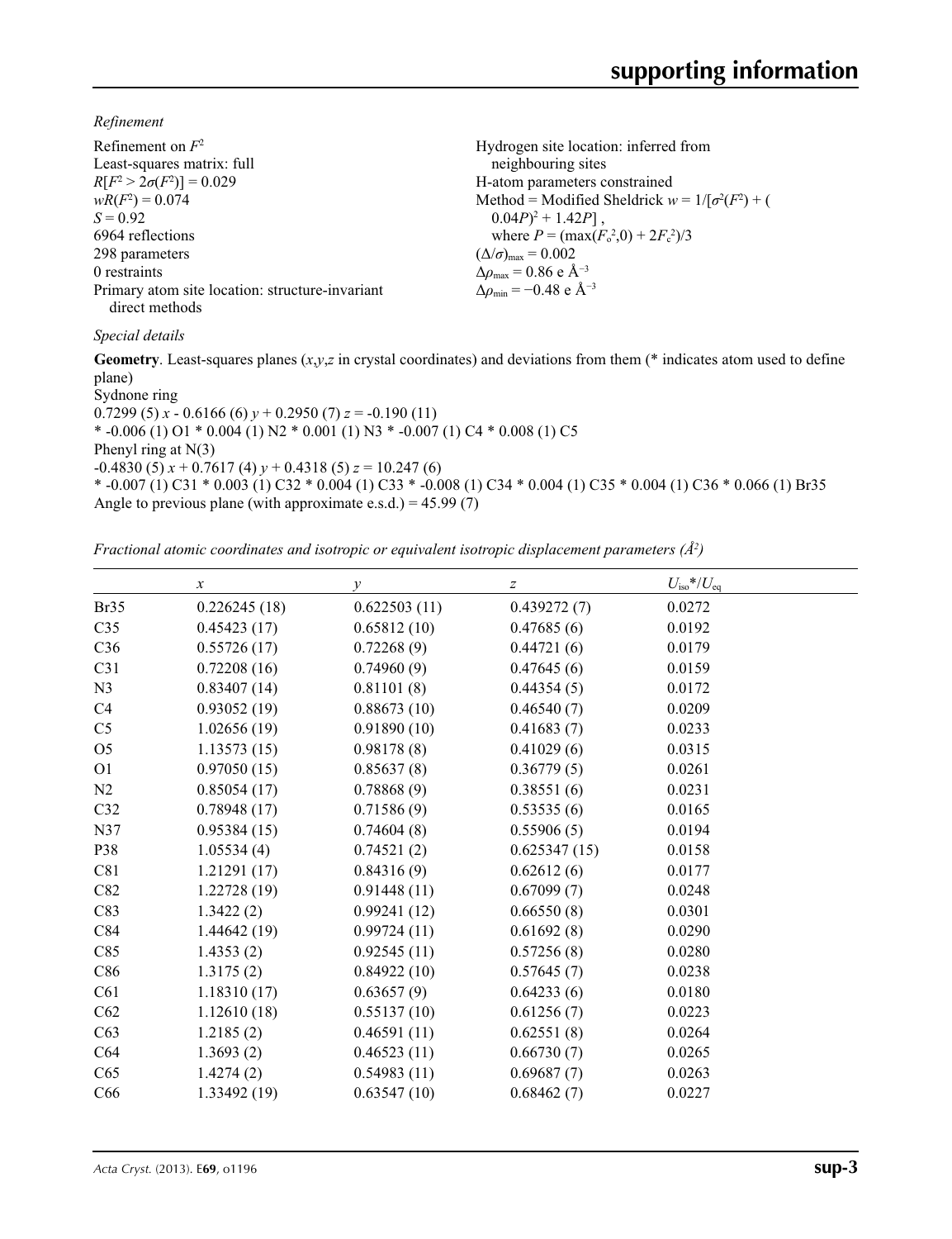| C71              | 0.91867(17) | 0.76109(10) | 0.68830(6) | 0.0179    |
|------------------|-------------|-------------|------------|-----------|
| C72              | 0.81337(19) | 0.84392(10) | 0.68936(7) | 0.0225    |
| C73              | 0.6995(2)   | 0.85532(11) | 0.73560(7) | 0.0260    |
| C74              | 0.68674(19) | 0.78413(11) | 0.77958(6) | 0.0247    |
| C75              | 0.7890(2)   | 0.70123(12) | 0.77832(7) | 0.0272    |
| C76              | 0.90552(19) | 0.68980(11) | 0.73294(7) | 0.0244    |
| C <sub>33</sub>  | 0.67735(17) | 0.65022(10) | 0.56305(6) | 0.0190    |
| C <sub>34</sub>  | 0.51400(18) | 0.62114(10) | 0.53432(6) | 0.0196    |
| H361             | 0.5190      | 0.7485      | 0.4081     | $0.0233*$ |
| H41              | 0.9287      | 0.9095      | 0.5044     | $0.0256*$ |
| H821             | 1.1602      | 0.9097      | 0.7057     | $0.0301*$ |
| H831             | 1.3474      | 1.0416      | 0.6953     | $0.0364*$ |
| H841             | 1.5233      | 1.0489      | 0.6139     | $0.0343*$ |
| H851             | 1.5054      | 0.9288      | 0.5384     | $0.0345*$ |
| H861             | 1.3078      | 0.8016      | 0.5461     | $0.0291*$ |
| H621             | 1.0273      | 0.5523      | 0.5829     | $0.0268*$ |
| H631             | 1.1804      | 0.4086      | 0.6056     | $0.0317*$ |
| H641             | 1.4308      | 0.4073      | 0.6754     | $0.0314*$ |
| H <sub>651</sub> | 1.5269      | 0.5494      | 0.7255     | $0.0320*$ |
| H661             | 1.3731      | 0.6927      | 0.7041     | $0.0277*$ |
| H721             | 0.8187      | 0.8918      | 0.6593     | $0.0263*$ |
| H731             | 0.6310      | 0.9122      | 0.7360     | $0.0311*$ |
| H741             | 0.6102      | 0.7900      | 0.8110     | $0.0298*$ |
| H751             | 0.7780      | 0.6529      | 0.8082     | $0.0338*$ |
| H761             | 0.9720      | 0.6334      | 0.7326     | $0.0299*$ |
| H331             | 0.7152      | 0.6245      | 0.6017     | $0.0224*$ |
| H341             | 0.4431      | 0.5785      | 0.5532     | $0.0248*$ |
|                  |             |             |            |           |

*Atomic displacement parameters (Å2 )*

|                 | $U^{11}$    | $L^{22}$    | $\mathcal{L}^{\beta 3}$ | $U^{12}$       | $U^{13}$      | $U^{23}$     |
|-----------------|-------------|-------------|-------------------------|----------------|---------------|--------------|
| Br35            | 0.01877(7)  | 0.03313(9)  | 0.02875(8)              | $-0.00838(5)$  | $-0.00334(5)$ | 0.00226(6)   |
| C <sub>35</sub> | 0.0152(5)   | 0.0202(6)   | 0.0220(6)               | $-0.0033(5)$   | 0.0010(4)     | $-0.0017(5)$ |
| C <sub>36</sub> | 0.0188(6)   | 0.0182(6)   | 0.0167(5)               | $-0.0006(5)$   | 0.0014(4)     | $-0.0003(4)$ |
| C <sub>31</sub> | 0.0170(5)   | 0.0150(5)   | 0.0164(5)               | $-0.0023(4)$   | 0.0045(4)     | 0.0006(4)    |
| N <sub>3</sub>  | 0.0173(5)   | 0.0171(5)   | 0.0175(5)               | $-0.0011(4)$   | 0.0037(4)     | 0.0016(4)    |
| C4              | 0.0226(6)   | 0.0191(6)   | 0.0212(6)               | $-0.0050(5)$   | 0.0028(5)     | 0.0023(5)    |
| C <sub>5</sub>  | 0.0210(6)   | 0.0209(6)   | 0.0287(7)               | 0.0002(5)      | 0.0049(5)     | 0.0058(5)    |
| O <sub>5</sub>  | 0.0266(5)   | 0.0285(5)   | 0.0405(6)               | $-0.0077(4)$   | 0.0084(5)     | 0.0106(5)    |
| O <sub>1</sub>  | 0.0312(5)   | 0.0226(5)   | 0.0267(5)               | $-0.0022(4)$   | 0.0148(4)     | 0.0027(4)    |
| N2              | 0.0294(6)   | 0.0205(5)   | 0.0209(5)               | $-0.0027(5)$   | 0.0105(5)     | 0.0004(4)    |
| C <sub>32</sub> | 0.0162(5)   | 0.0166(5)   | 0.0169(5)               | $-0.0007(4)$   | 0.0029(4)     | $-0.0007(4)$ |
| N37             | 0.0173(5)   | 0.0234(5)   | 0.0171(5)               | $-0.0047(4)$   | 0.0003(4)     | 0.0017(4)    |
| P38             | 0.01456(14) | 0.01639(14) | 0.01647(14)             | $-0.00207(11)$ | 0.00152(11)   | 0.00093(11)  |
| C81             | 0.0151(5)   | 0.0163(5)   | 0.0213(6)               | $-0.0010(4)$   | 0.0002(4)     | 0.0015(5)    |
| C82             | 0.0191(6)   | 0.0284(7)   | 0.0265(7)               | $-0.0044(5)$   | 0.0006(5)     | $-0.0063(6)$ |
| C83             | 0.0233(6)   | 0.0269(7)   | 0.0391(8)               | $-0.0062(6)$   | $-0.0033(6)$  | $-0.0099(6)$ |
| C84             | 0.0191(6)   | 0.0218(7)   | 0.0453(9)               | $-0.0060(5)$   | $-0.0017(6)$  | 0.0023(6)    |
|                 |             |             |                         |                |               |              |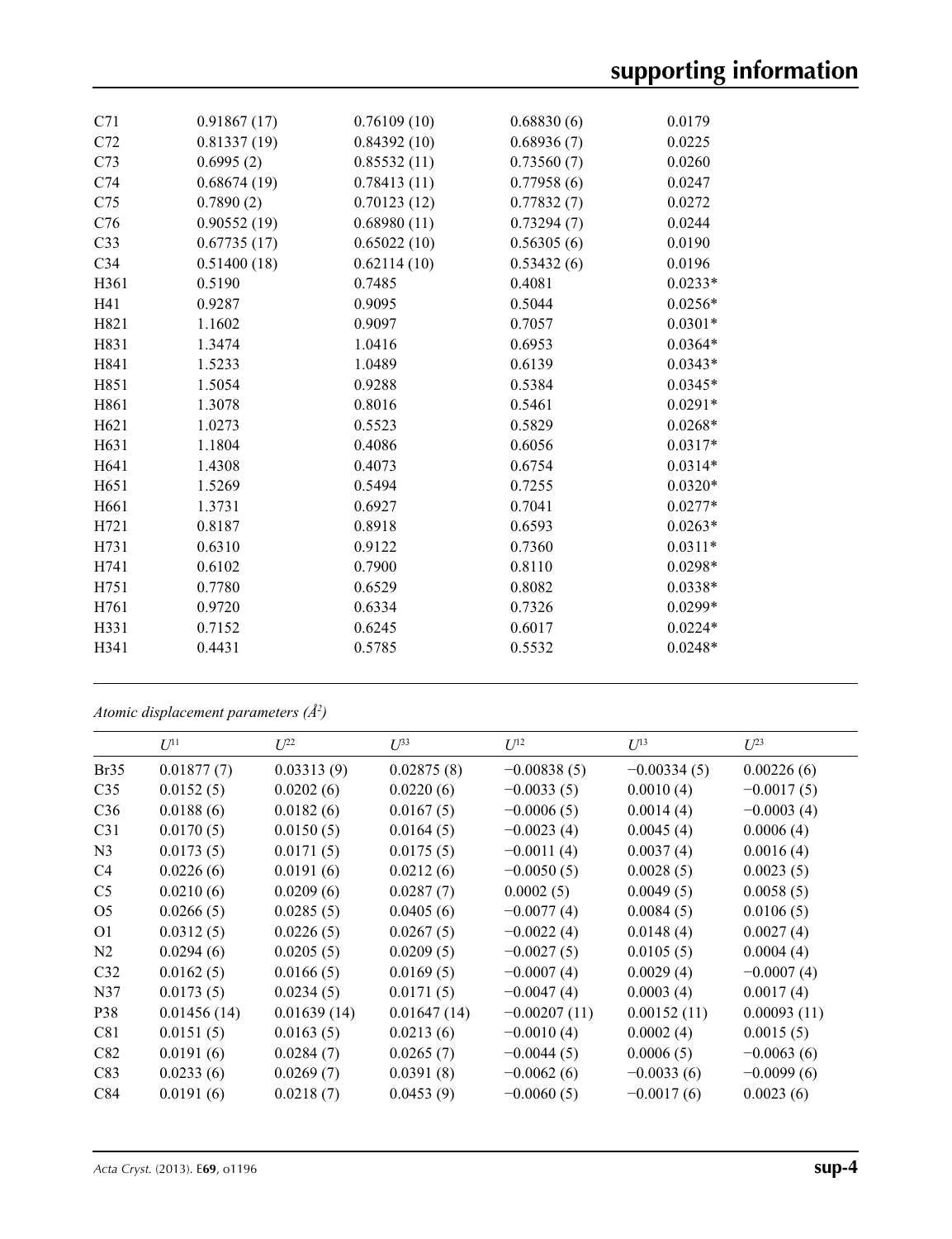| C85             | 0.0242(7) | 0.0246(7) | 0.0365(8) | $-0.0034(5)$ | 0.0093(6)    | 0.0052(6)    |
|-----------------|-----------|-----------|-----------|--------------|--------------|--------------|
| C86             | 0.0256(6) | 0.0196(6) | 0.0272(7) | $-0.0030(5)$ | 0.0082(5)    | $-0.0005(5)$ |
| C <sub>61</sub> | 0.0169(5) | 0.0172(6) | 0.0204(6) | $-0.0010(4)$ | 0.0040(5)    | 0.0010(4)    |
| C62             | 0.0180(6) | 0.0210(6) | 0.0281(7) | $-0.0034(5)$ | 0.0036(5)    | $-0.0023(5)$ |
| C63             | 0.0236(6) | 0.0191(6) | 0.0376(8) | $-0.0019(5)$ | 0.0079(6)    | $-0.0024(6)$ |
| C <sub>64</sub> | 0.0262(7) | 0.0224(6) | 0.0321(7) | 0.0054(5)    | 0.0086(6)    | 0.0054(6)    |
| C65             | 0.0247(7) | 0.0284(7) | 0.0254(7) | 0.0044(6)    | 0.0001(5)    | 0.0036(5)    |
| C <sub>66</sub> | 0.0232(6) | 0.0219(6) | 0.0224(6) | $-0.0007(5)$ | $-0.0008(5)$ | 0.0003(5)    |
| C71             | 0.0159(5) | 0.0214(6) | 0.0164(5) | $-0.0024(4)$ | 0.0008(4)    | 0.0010(5)    |
| C72             | 0.0211(6) | 0.0226(6) | 0.0243(6) | 0.0001(5)    | 0.0051(5)    | 0.0038(5)    |
| C <sub>73</sub> | 0.0229(6) | 0.0262(7) | 0.0298(7) | 0.0025(5)    | 0.0076(6)    | 0.0006(6)    |
| C74             | 0.0209(6) | 0.0342(7) | 0.0194(6) | $-0.0022(5)$ | 0.0046(5)    | $-0.0010(5)$ |
| C <sub>75</sub> | 0.0269(7) | 0.0349(8) | 0.0202(6) | 0.0010(6)    | 0.0049(5)    | 0.0086(6)    |
| C76             | 0.0239(6) | 0.0266(7) | 0.0231(7) | 0.0049(5)    | 0.0046(5)    | 0.0069(5)    |
| C <sub>33</sub> | 0.0180(6) | 0.0205(6) | 0.0185(6) | $-0.0013(5)$ | 0.0024(5)    | 0.0029(5)    |
| C <sub>34</sub> | 0.0177(6) | 0.0195(6) | 0.0221(6) | $-0.0035(5)$ | 0.0043(5)    | 0.0013(5)    |
|                 |           |           |           |              |              |              |

*Geometric parameters (Å, º)*

| $Br35 - C35$ | 1.8945(13) | $C85 - C86$  | 1.387(2)   |
|--------------|------------|--------------|------------|
| $C35-C36$    | 1.3838(18) | $C85 - H851$ | 0.954      |
| $C35-C34$    | 1.3892(19) | $C86 - H861$ | 0.934      |
| $C36-C31$    | 1.3902(17) | $C61 - C62$  | 1.3959(19) |
| $C36 - H361$ | 0.945      | $C61 - C66$  | 1.3983(19) |
| $C31 - N3$   | 1.4371(16) | $C62-C63$    | 1.389(2)   |
| $C31 - C32$  | 1.4154(17) | $C62 - H621$ | 0.938      |
| $N3-C4$      | 1.3381(17) | $C63-C64$    | 1.386(2)   |
| $N3 - N2$    | 1.3206(16) | C63-H631     | 0.938      |
| $C4 - C5$    | 1.4101(19) | $C64 - C65$  | 1.389(2)   |
| $C4 - H41$   | 0.908      | $C64 - H641$ | 0.935      |
| $C5 - O5$    | 1.2154(17) | $C65-C66$    | 1.389(2)   |
| $C5 - O1$    | 1.4101(19) | $C65 - H651$ | 0.928      |
| $O1 - N2$    | 1.3822(15) | C66-H661     | 0.932      |
| $C32 - N37$  | 1.3598(16) | $C71 - C72$  | 1.3966(19) |
| $C32-C33$    | 1.4148(18) | $C71 - C76$  | 1.3978(18) |
| $N37 - P38$  | 1.5698(12) | $C72 - C73$  | 1.393(2)   |
| P38-C81      | 1.8016(13) | C72-H721     | 0.936      |
| P38-C61      | 1.8062(13) | $C73-C74$    | 1.386(2)   |
| P38-C71      | 1.8053(13) | $C73 - H731$ | 0.943      |
| $C81 - C82$  | 1.3885(19) | $C74 - C75$  | 1.385(2)   |
| $C81 - C86$  | 1.4006(19) | $C74 - H741$ | 0.939      |
| $C82 - C83$  | 1.396(2)   | $C75 - C76$  | 1.392(2)   |
| C82-H821     | 0.951      | C75-H751     | 0.944      |
| $C83 - C84$  | 1.378(2)   | $C76 - H761$ | 0.929      |
| $C83 - H831$ | 0.941      | $C33-C34$    | 1.3850(18) |
| $C84 - C85$  | 1.385(2)   | $C33$ -H331  | 0.935      |
| C84-H841     | 0.927      | $C34 - H341$ | 0.920      |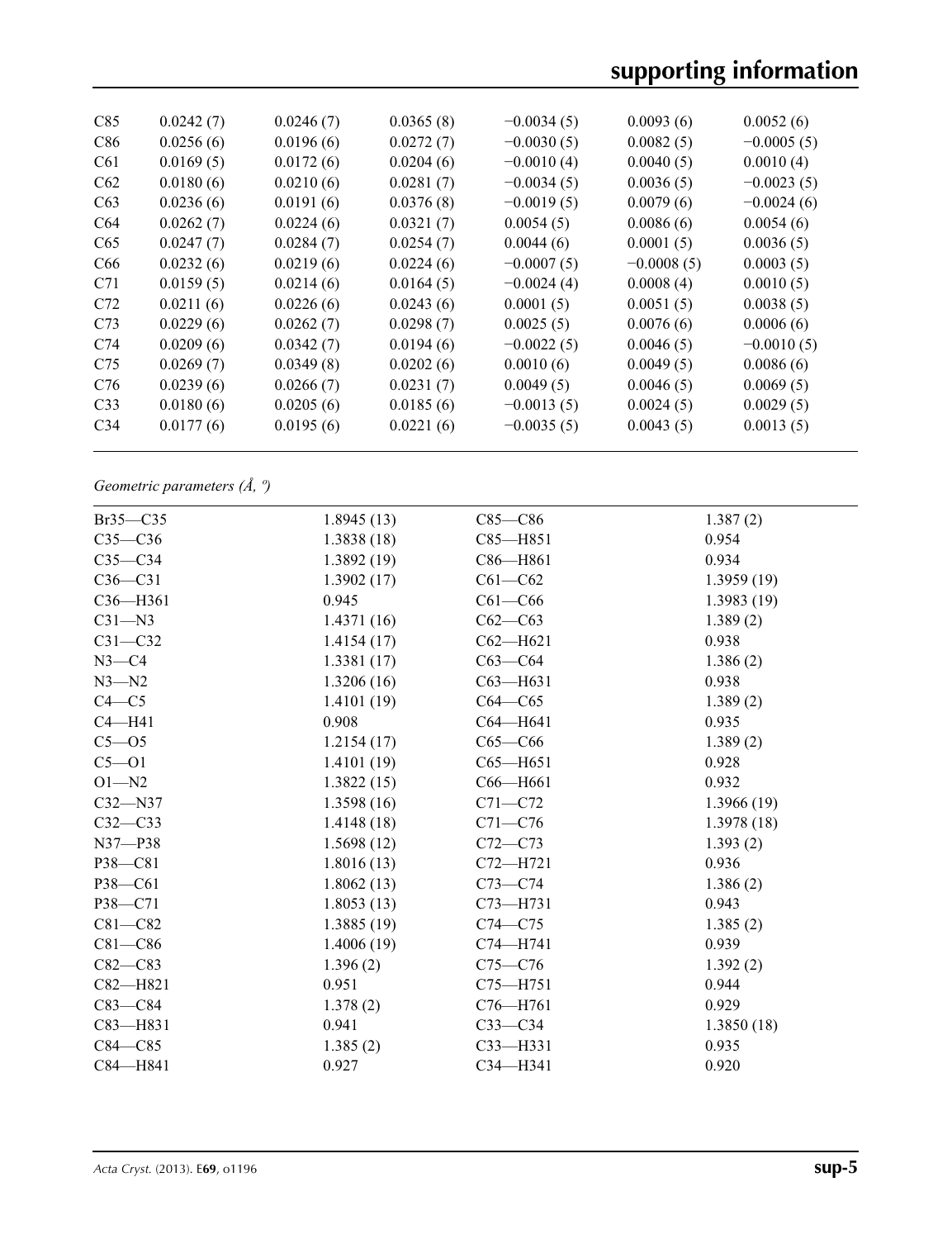| $Br35 - C35 - C36$ | 119.37(10)  | $C81 - C86 - C85$                 | 120.13(14)          |
|--------------------|-------------|-----------------------------------|---------------------|
| Br35-C35-C34       | 119.76(10)  | C81-C86-H861                      | 119.7               |
| $C36-C35-C34$      |             | C85-C86-H861                      | 120.2               |
|                    | 120.86(12)  |                                   |                     |
| $C35-C36-C31$      | 118.28(12)  | P38-C61-C62                       | 118.47(10)          |
| C35-C36-H361       | 122.1       | P38-C61-C66                       | 121.98(10)          |
| C31-C36-H361       | 119.6       | $C62-C61-C66$                     | 119.55(12)          |
| $C36 - C31 - N3$   | 117.99(11)  | $C61 - C62 - C63$                 | 120.13(13)          |
| $C36 - C31 - C32$  | 123.69(11)  | $C61 - C62 - H621$                | 119.9               |
| $N3 - C31 - C32$   | 118.24(11)  | $C63-C62-H621$                    | 120.0               |
| $C31 - N3 - C4$    | 127.63(11)  | $C62-C63-C64$                     | 120.12(14)          |
| $C31 - N3 - N2$    | 116.92(11)  | $C62-C63-H631$                    | 120.3               |
| $C4 - N3 - N2$     | 115.38(11)  | $C64 - C63 - H631$                | 119.6               |
| $N3-C4-C5$         | 106.23(12)  | $C63-C64-C65$                     | 120.08(14)          |
| $N3 - C4 - H41$    | 123.4       | C63-C64-H641                      | 119.3               |
| $C5-C4-H41$        | 130.4       | C65-C64-H641                      | 120.6               |
| $C4 - C5 - O5$     | 135.64(15)  | $C64 - C65 - C66$                 | 120.20(14)          |
| $C4 - C5 - O1$     | 103.76(11)  | $C64 - C65 - H651$                | 120.3               |
| $O5 - C5 - O1$     | 120.59(13)  | C66-C65-H651                      | 119.5               |
| $C5 - O1 - N2$     | 111.20(10)  | $C61 - C66 - C65$                 | 119.92(13)          |
| $O1 - N2 - N3$     | 103.40(11)  | C61-C66-H661                      | 119.2               |
| C31-C32-N37        | 118.55(11)  | C65-C66-H661                      | 120.8               |
| $C31 - C32 - C33$  | 115.07(11)  | P38-C71-C72                       | 118.53(10)          |
| N37-C32-C33        | 126.35(12)  | P38-C71-C76                       | 121.79(10)          |
| C32-N37-P38        | 133.88(10)  | $C72 - C71 - C76$                 | 119.49(12)          |
| N37-P38-C81        | 105.37(6)   | C71-C72-C73                       | 119.60(13)          |
| N37-P38-C61        | 113.44(6)   | C71-C72-H721                      | 120.7               |
| $C81 - P38 - C61$  | 106.88(6)   | C73-C72-H721                      | 119.7               |
| N37-P38-C71        | 115.95(6)   | C72-C73-C74                       | 120.53(14)          |
| C81-P38-C71        | 108.81(6)   | C72-C73-H731                      | 118.4               |
| $C61 - P38 - C71$  | 106.02(6)   | C74-C73-H731                      | 121.0               |
| P38-C81-C82        | 123.42(10)  | $C73 - C74 - C75$                 | 120.17(13)          |
| P38-C81-C86        | 117.07(10)  | C73-C74-H741                      | 122.0               |
| $C82-C81-C86$      | 119.40(12)  | C75-C74-H741                      | 117.8               |
| $C81 - C82 - C83$  | 119.89 (14) | C74-C75-C76                       | 119.79(13)          |
| C81-C82-H821       | 120.0       | C74-C75-H751                      | 119.4               |
| C83-C82-H821       | 120.1       |                                   |                     |
| $C82 - C83 - C84$  | 120.36(14)  | C76-C75-H751<br>$C71 - C76 - C75$ | 120.8<br>120.40(13) |
|                    |             |                                   |                     |
| C82-C83-H831       | 119.2       | C71-C76-H761                      | 121.1               |
| C84-C83-H831       | 120.5       | C75-C76-H761                      | 118.5               |
| $C83 - C84 - C85$  | 120.07(14)  | $C32 - C33 - C34$                 | 122.22(12)          |
| C83-C84-H841       | 119.7       | $C32 - C33 - H331$                | 119.2               |
| C85-C84-H841       | 120.2       | $C34 - C33 - H331$                | 118.6               |
| C84-C85-C86        | 120.10(14)  | $C35-C34-C33$                     | 119.87(12)          |
| C84-C85-H851       | 120.6       | C35-C34-H341                      | 119.4               |
| C86-C85-H851       | 119.3       | C33-C34-H341                      | 120.8               |